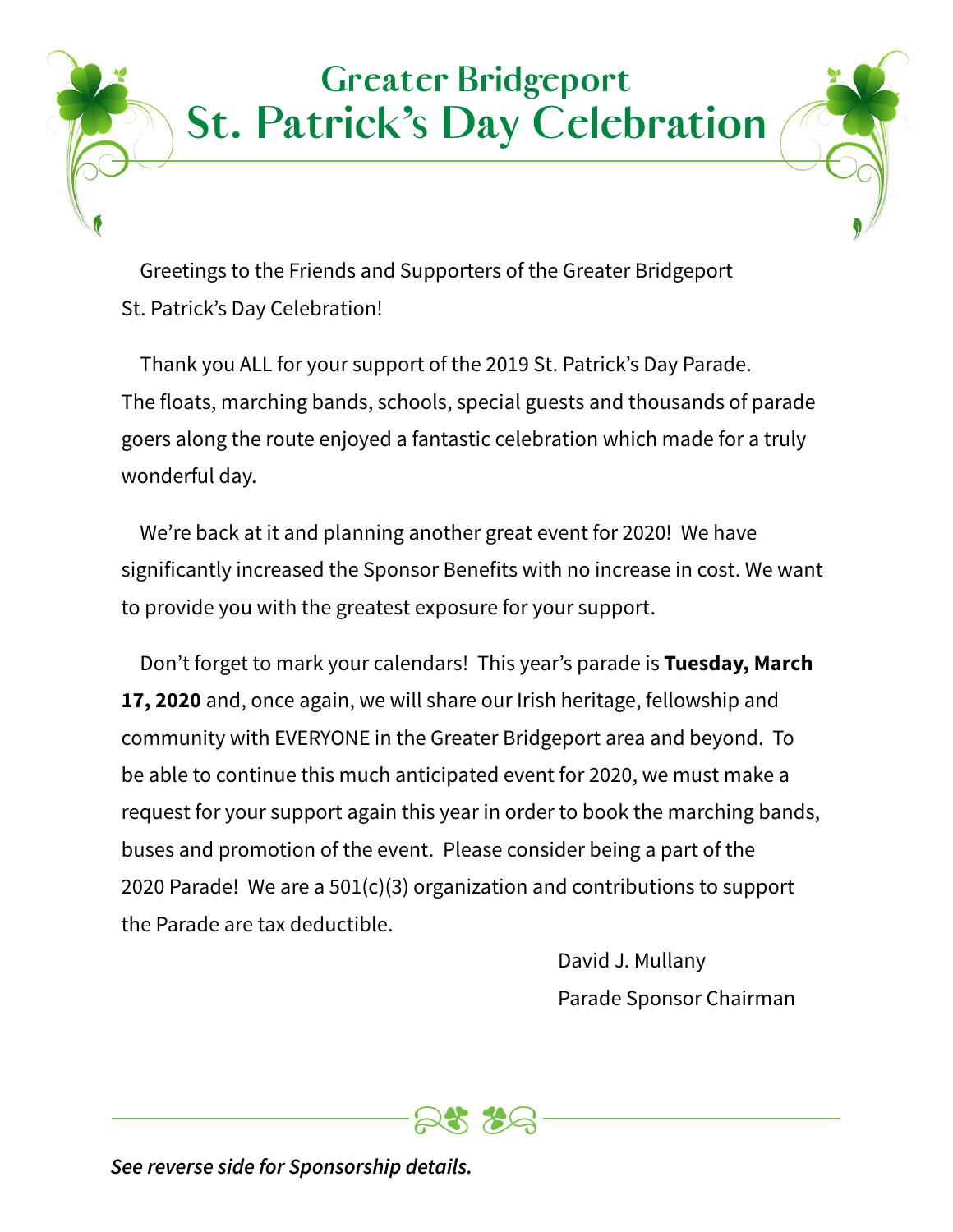## **Greater Bridgeport St. Patrick's Day Celebration**

### **Parade Sponsor ~ 2020**

The Greater St. Patrick's Day Parade Committee has tax deductible 501 (C )(3) status. **Donations are tax deductible!**

| <b>SPONSORSHIP LEVEL</b>   | <b>BENEFITS PROVIDED</b>                                                                                                                                                                                                                                                                                                          |
|----------------------------|-----------------------------------------------------------------------------------------------------------------------------------------------------------------------------------------------------------------------------------------------------------------------------------------------------------------------------------|
| <b>Diamond</b><br>\$10,000 | Choice of Event Title Sponsorship*<br>2 Parade Journal pages<br>Foursome at Golf Outing<br>Tee Sign at Golf Outing<br>Table of 10 at Grand Marshal's Ball<br>Breakfast and lunch seated with Grand Marshal<br>2 tables of 10 at St. Patrick's Day breakfast<br>2 tables of 10 at St. Patrick's Day lunch<br>1 vehicle in parade** |
| <b>Emerald</b><br>\$5,000  | 2 Parade Journal pages<br>Choice of foursome at Golf Outing OR<br>Table of 10 at Grand Marshal's Ball<br>Table of 10 at St. Patrick's Day breakfast<br>Table of 10 at St. Patrick's Day lunch<br>$\bullet$<br>1 vehicle in parade**<br>$\bullet$                                                                                  |
| <b>Sapphire</b><br>\$2,500 | 1 Parade Journal page<br>Choice of two golfers at Golf Outing OR<br>Four tickets to Grand Marshal's Ball<br>Four tickets to St. Patrick's Day breakfast<br>Four tickets to St. Patrick's Day lunch<br>$\bullet$<br>1 vehicle in parade**                                                                                          |
| <b>Ruby</b><br>\$1,000     | 1 Parade Journal page<br>Two tickets to Grand Marshal's Ball<br>Two tickets to St. Patrick's Day breakfast<br>Two tickets to St. Patrick's Day lunch<br>$\bullet$                                                                                                                                                                 |

Sponsors will be recognized on parade letterhead, on parade invitations, on website and have prominent banner recognition at breakfast/lunch venue.

\*Title Sponsor Events are: Grand Marshal's Ball, Golf Outing, Breakfast, Lunch, Parade

\*\*Diamond, Emerald and Sapphire sponsors can enter their own vehicle in the parade. We will provide magnetic door signs indicating Sponsor Name and Sponsorship Level.

**Please make contributions payable to the GBSPDCC – 2020 Parade. Send to: GBSPDCC, PO Box 9211, Bridgeport, CT 06601**

#### **For questions or discussions please contact:**